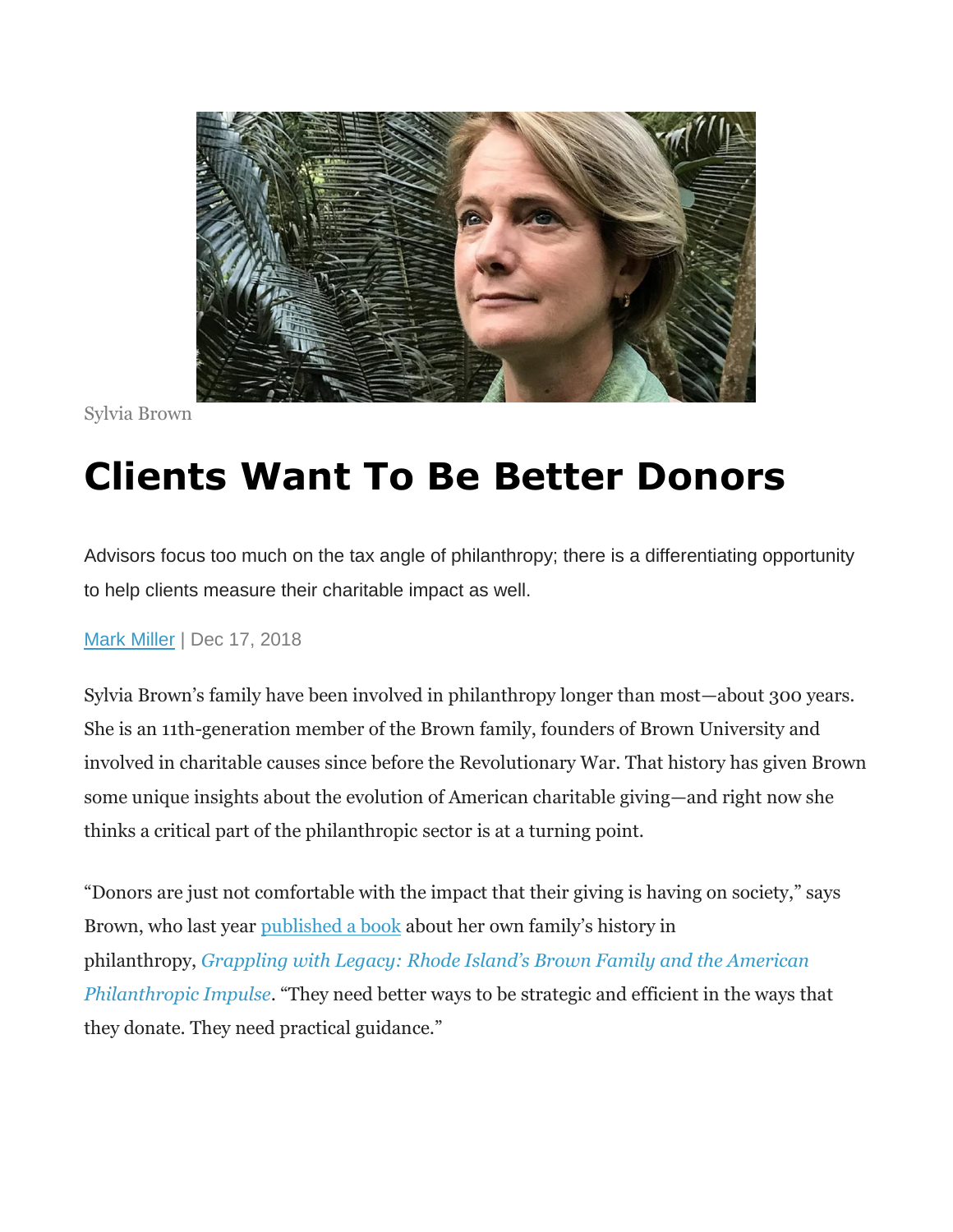[Research by UBS](https://www.ubs.com/us/en/investor-watch/2018/giving-smarter.html) bears out her point. It shows that only two out of five wealthy donors are pleased with the impact they are having on society through their giving.

Brown also thinks that financial advisors could play a big role improving the situation. She is developing a curriculum aimed at advisors who recognize the need to help clients be better philanthropists.

"Clients are really craving the opportunity to discuss this with advisers, and advisers know that talking about philanthropy is one of most powerful tools they can use," she says. "If someone can be trained to know about issues related to philanthropy, like taxes and legal structures, they also can be trained to know about good giving … and how to pick a non-profit where you can make a difference."

Where is the market opportunity for advisors? Very wealthy donors, who give more than \$500,000 annually, typically work with a staff advisor or consultants who advise them on philanthropy. Private banks and wealth advisors also offer philanthropy services at this end of the market. Donors who give less than that—but more than \$100,000—can take advantage of groups such as [The Philanthropy Workshop,](https://www.tpw.org/) which provides strategic philanthropy education and networking opportunities to donors.

Just as investment services for institutions, endowments and family offices eventually roll down to the retail level, so does philanthropy. Brown believes the exciting opportunity lies in bringing the same kind of strategic advice to donors who give less than \$100,000 annually. These mid-level donors account for as much as 70 percent of the estimated \$410 billion that individuals gave in 2017, according to [GivingUSA.](https://givingusa.org/) Brown is also developing an online course initially for wealth managers of these clients, targeting donors who give less than \$20,000 annually.

Brown's own career includes 30 years working on international development everywhere from Wall Street to the United Nations High Commissioner for Refugees. Since taking her class at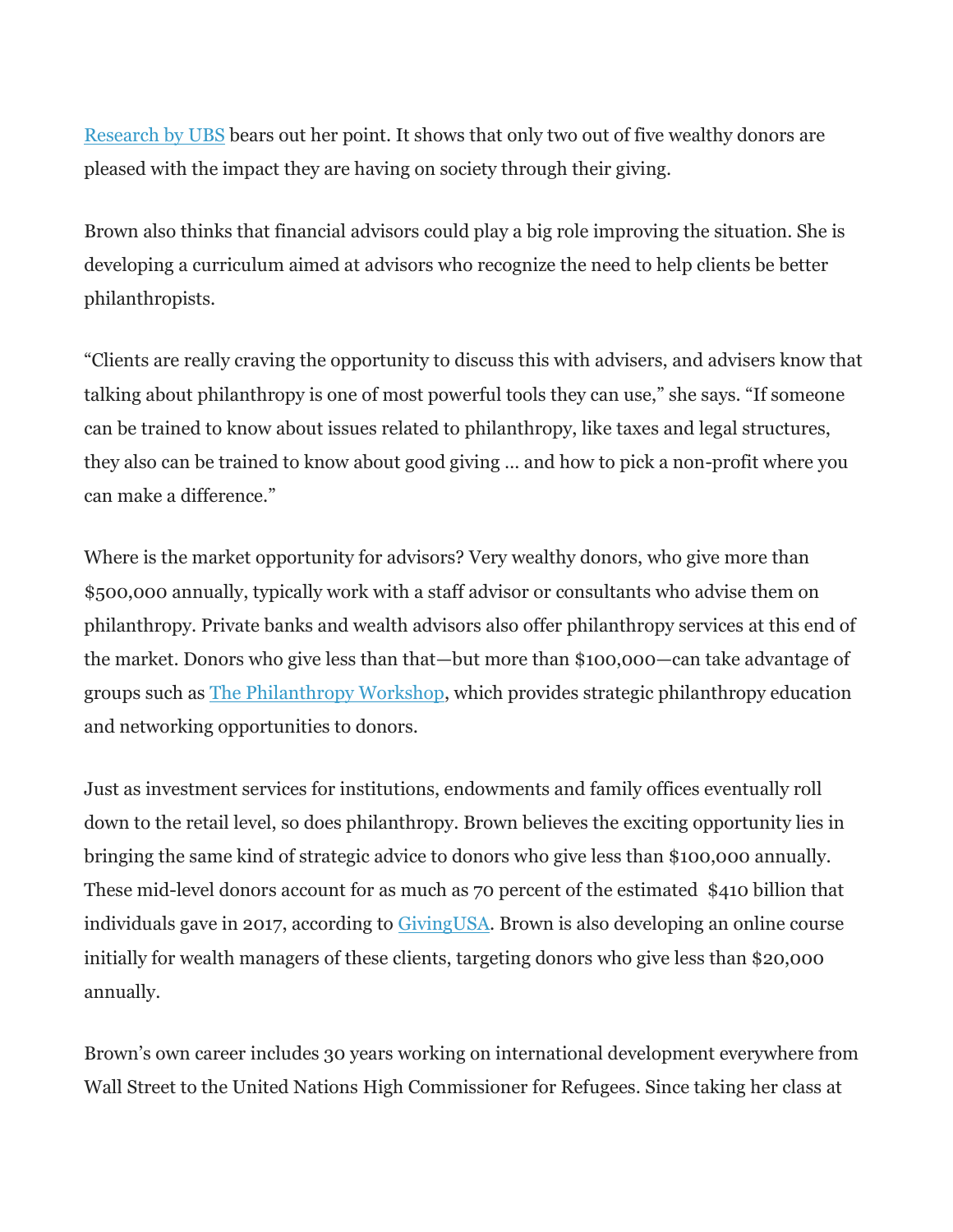The Philanthropy Workshop in 2007, she has spent much of the past decade helping donors better understand philanthropy to enhance the impact of their gifts. As the founder of [Uplifting](http://www.upliftingjourneys.com/)  [Journeys,](http://www.upliftingjourneys.com/) she takes donors on trips abroad to get them out of their comfort zones; they learn how to pick a cause where small donors can make a real difference, and show how to measure the impact.

Most advisors consider conversations about philanthropy to be an important part of their relationship with clients, and that number is growing, according to research by U.S. Trust and [The Philanthropy Initiative](https://www.ustrust.com/articles/the-us-trust-study-of-the-philanthropic-conversation.html). This year 53 percent said the topic is "Very Important," a 46 percent increase from a previous survey in 2013.

High-net-worth clients also agree that these conversations are important, U.S. Trust found. Thirty percent say the topic is "Very Important," up from 18 percent in 2013. But the study also found that advisors tend to over-emphasize technical aspects of giving, such as tax issues.

Brown teaches a basic framework that focuses on how to choose a cause and a nonprofit and how to measure the impact of a donation, even a relatively small one.

"Most people give to institutions that often have nothing to do with the causes they care most about," she says. "Advisors cannot be experts on dozens of issue areas, but they can encourage their clients to do enough background research on their favorite causes to develop some sense of which approaches most resonate with them."

"Then they can help their clients choose non-profits that are implementing these approaches and guide them in analyzing these non-profits so that the clients can make their final selection—much as they would analyze a company," she adds. "The process is similar to a client saying, 'I want to invest in real estate' and the advisor guiding the client through which aspect of real estate is most promising, then, which companies are successfully engaged in that specialty, and finally, which of these is the most suitable investment."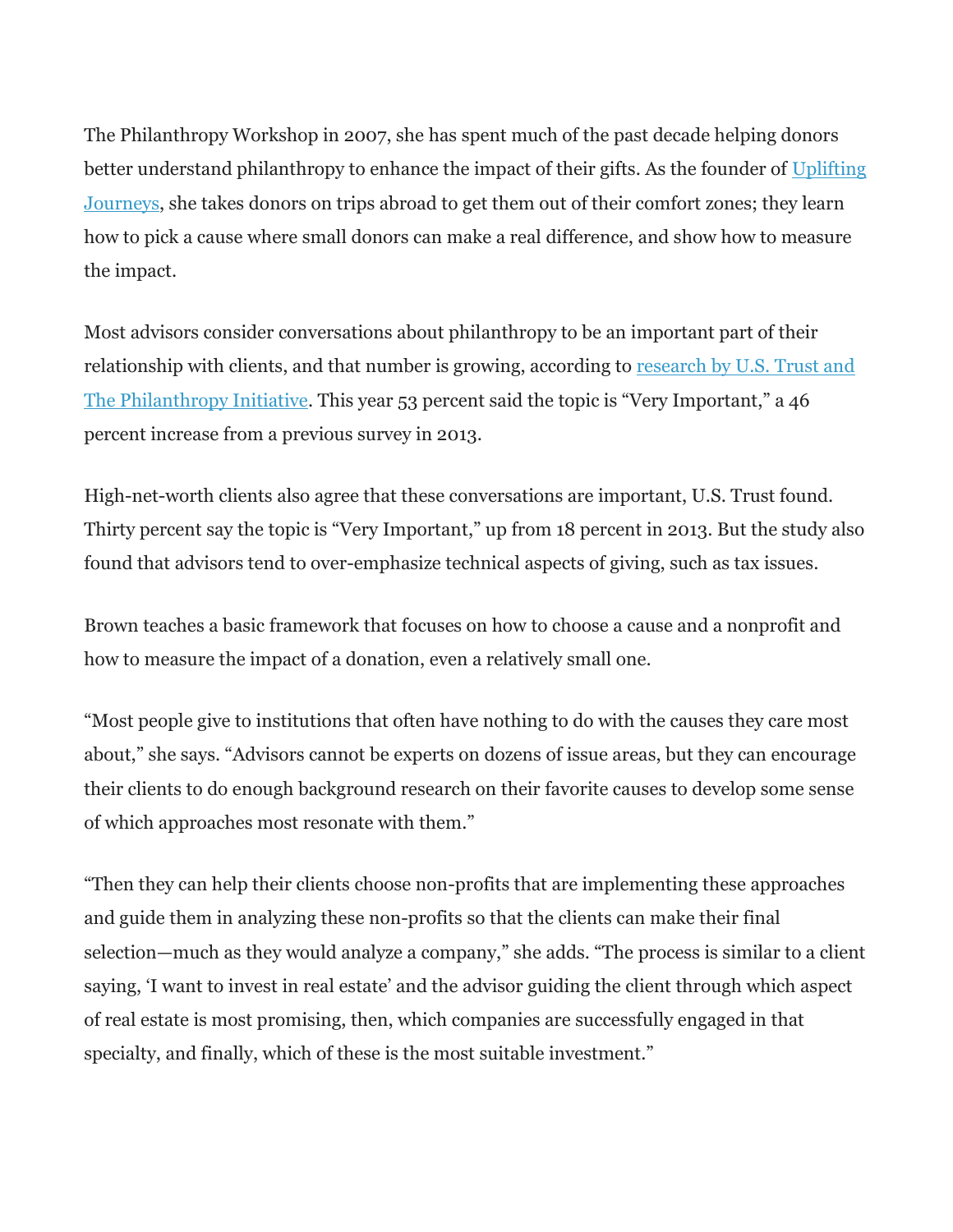Brown also suggests that advisers help clients decide what portion of their philanthropic portfolio should be devoted to active impact investing—she doesn't consider ESG portfolios to be part of that mix—and where on the spectrum of possible impact investments they wish to be. This can range from investing in impact funds to providing seed capital for social entrepreneurs.

Philip Cubeta, who teaches a [curriculum in philanthropy](https://www.theamericancollege.edu/our-people/faculty/philip-cubeta) at The American College of Financial Services, agrees that there are "points of dysfunction between advisers and clients" when it comes to charitable impact, but he also throws nonprofits and fundraisers into that mix.

"It's a system that doesn't work as well as it could," he says. "If you ask donors about their hesitation, they will say they fear their gift will be wasted. Or, they say they don't feel an emotional tie to the organization, or that they worry they will be asked for more, and treated like an ATM. These three worlds are not talking with one another."

What do advisors need to do?

"First, give clients credit—they are more interesting than you realize," he says. "Be curious and ask questions—probe for their higher aspirations, rather than just basic needs."

He recommends that advisors ask clients a series of questions aimed at generating more meaningful dialog on giving, including:

- If you had \$1 million that you couldn't spend on yourself or your family, where would you give it, and why?
- What is the first memory you have of gift giving? How are you working to teach generosity to your children?
- Do you belong to a faith tradition that believes in taking care of people and healing the world? What does your faith or philosophy tell you about this?

Unlike Brown, Cubeta doesn't think advisors need to become the source of guidance on where to give, as that is usually based on a client's experience.